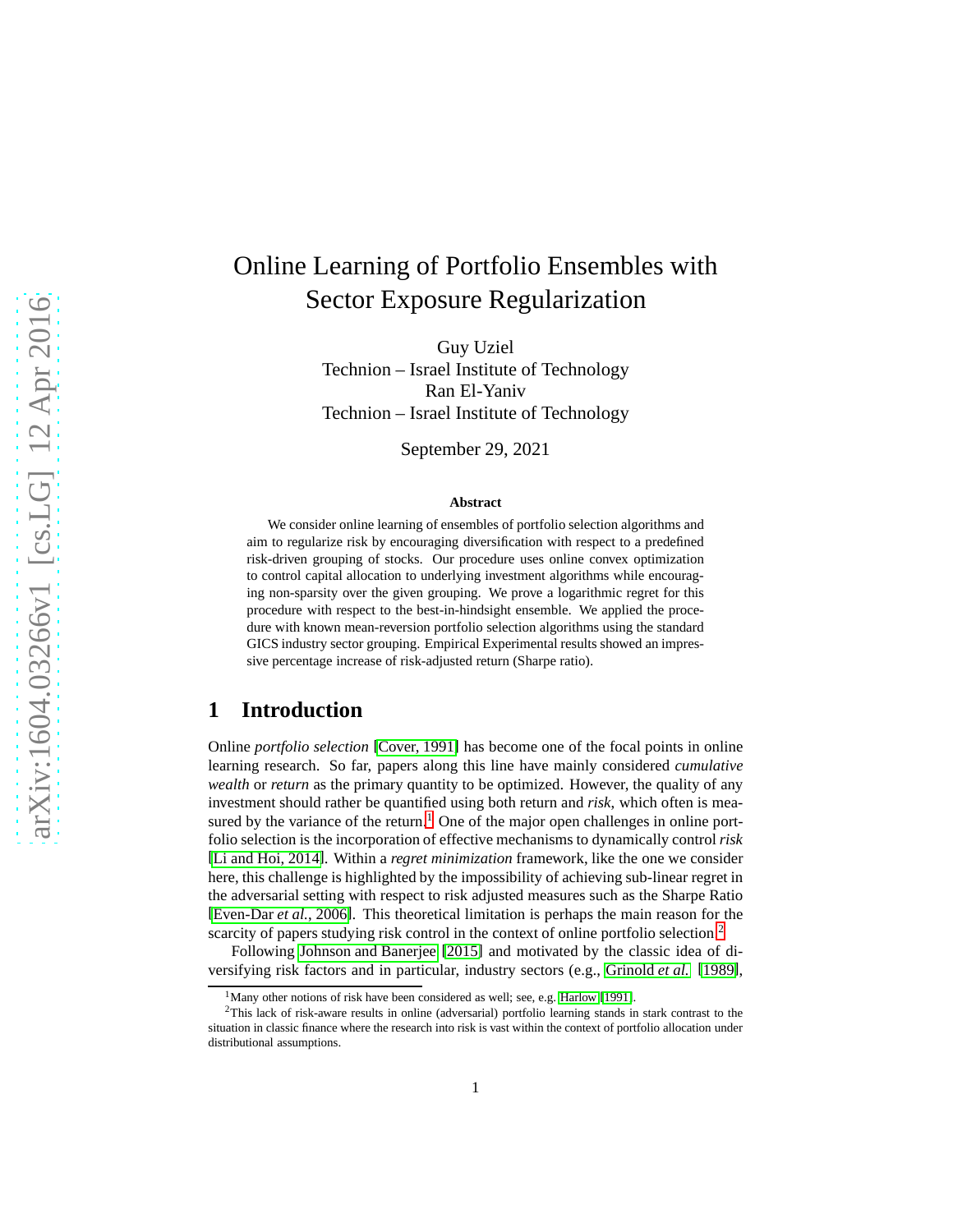[Cavaglia](#page-10-1) *et al.* [\[2000\]](#page-10-1)), in this paper we present a portfolio selection ensemble learning procedure that applies any set of portfolio selection algorithms, and controls risk using sector *regularization*. The procedure invests in the stock market by dynamically allocating capital among the base algorithms, which provide their investment recommendations. These dynamic allocations are online learned using Newton steps, and risk is controlled using an  $\ell_{\infty}/\ell_1$  regularization term that penalizes over-exposed portfolios, where exposure is defined and quantified using a prior grouping of the stocks into "industry sectors." While this regularization elicits diversification among groups, it also encourages a focus on the best convex combination of base algorithms within groups. The set of base trading algorithms can be arbitrary, but a typical application might be to activate within groups several independent copies of the same base algorithm instantiated with different values of its hyper-parameters, thus solving or alleviating the challenge of hyper-parameter tuning.

We prove a logarithmic regret bound for our procedure with respect to the bestin-hindsight ensemble of the base algorithms. We also show preliminary, promising numerical examples over a commonly used and challenging benchmark dataset. These results demonstrate impressive improvements in risk-adjusted return (Sharpe ratio) relative to direct applications of the base algorithms, and compared to a previous attempt to utilize group diversification.

## **1.1 Online Portfolio Selection**

In Cover's classic portfolio selection setting [\[Cover, 1991\]](#page-10-0) (see also [Borodin and El-Yaniv](#page-10-2) [\[1998\]](#page-10-2), Chapt. 14), one assumes a market of  $n$  stocks. We consider an online game played through T days. On each day t the market is represented by a *market vector*  $\mathbf{X}_t$  of relative prices,  $\mathbf{X}_t \triangleq (x_1^t, x_2^t, ..., x_n^t)$ , where for each  $i = 1, ..., n$ ,  $x_i^t \geq 0$  is the *relative price* of stock i, defined to be the ratio of its closing price on day t relative to its closing price on day  $t - 1$ . We denote by  $X \triangleq X_1, \ldots, X_T$  the sequence of T market vectors for the entire game. A *wealth allocation* vector or *portfolio* for day t is  $\mathbf{b}_t \triangleq (b_1^t, b_2^t, \dots, b_n^t)$ , where  $b_i^t \geq 0$  is the wealth allocation for stock i. We require that the portfolio satisfy  $\sum_{i=1}^{m} b_i^t = 1$ . Thus,  $\mathbf{b}_t$  specifies the online player's wealth allocation for each of the *n* stocks on day *t*, and  $b_i^t$  is the fraction of total current wealth invested in stock i on that day. We denote by  $\mathbf{B} \triangleq \mathbf{b}_1, \ldots, \mathbf{b}_T$  the sequence of T portfolios for the entire game. At the start of each trading day t, the player chooses a portfolio  $\mathbf{b}_t$ . Thus, by the end of day t, the player's wealth is multiplied by  $\langle \mathbf{b}_t, \mathbf{X}_t \rangle = \sum_{i=1}^n b_i^t x_i^t$ , and assuming initial wealth of \$1, the player's cumulative wealth by the end of the game is therefore

$$
R_T(\mathbf{B}, \mathbf{X}) \triangleq \prod_{t=1}^T \langle \mathbf{b}_t, \mathbf{X}_t \rangle.
$$
 (1)

In the setting above, it is common to consider the logarithmic cumulative wealth,  $\log R_T(\mathbf{B}, \mathbf{X})$ , which can be expressed as a summation of the logarithmic daily wealth increases,  $\log(\langle \mathbf{b}_t, \mathbf{X}_t \rangle)$ .

The basic portfolio selection problem as defined above abstracts away various practical considerations, such as commissions, slippage, and more generally, market im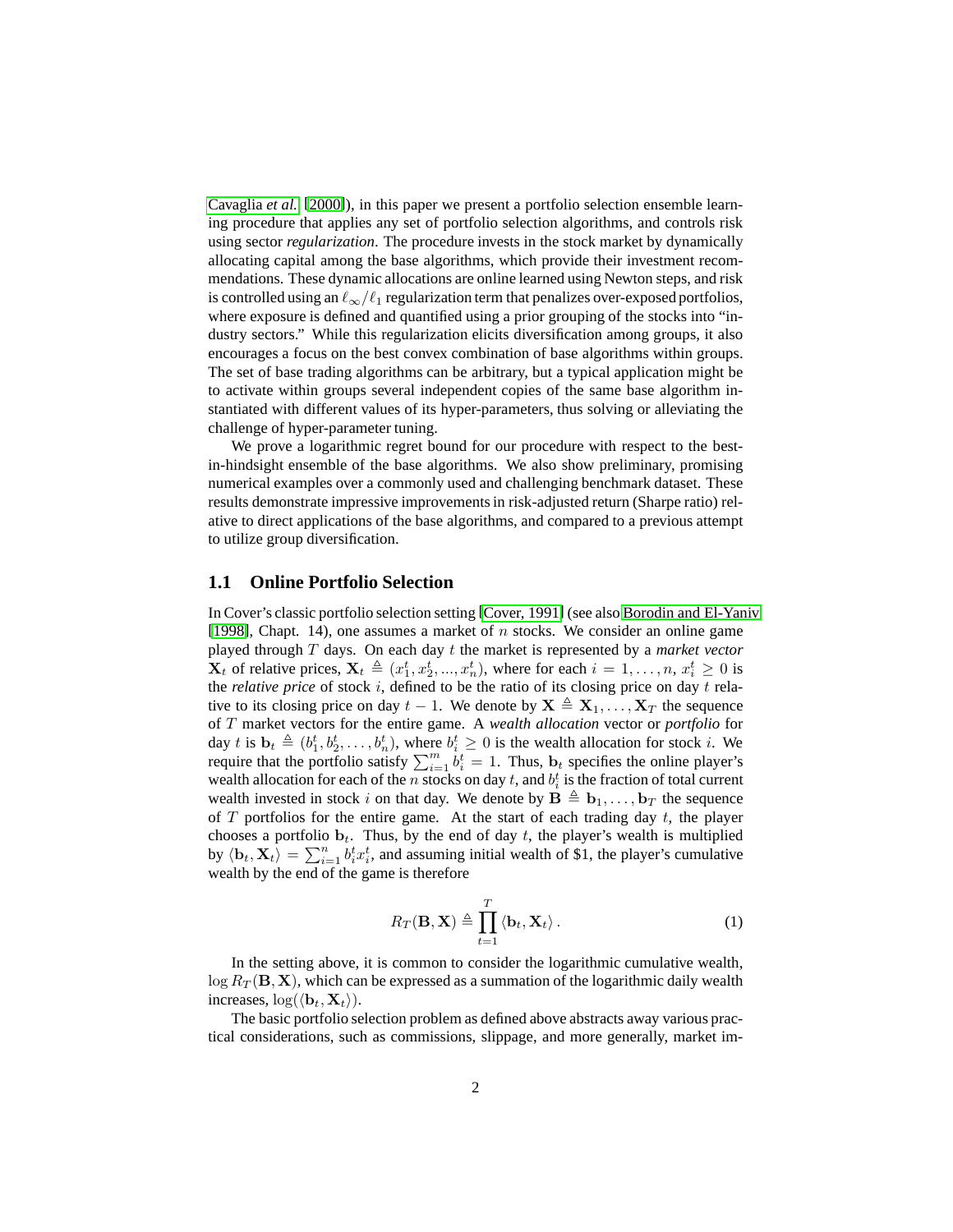pact, which are crucial for realistic implementations. While we do ignore these elements here as well, we focus in the present work on *risk*, and adapt the traditional definition of risk as the variance of return. Let  $R_A$  be the (annualized) return of an investment algorithm A and let  $\sigma_A$  be the (annualized) standard deviation of A's return. Let  $R_f$  be the risk-free (annualized) interest rate. Then the (annualized) Sharpe ratio [\[Sharpe, 1966\]](#page-12-0) of  $A$  is

$$
S = \frac{R_A - R_f}{\sigma_A}.
$$

For comparative purposes it is common to ignore the risk-free return  $R_f$  as we do here. The Sharpe ratio is thus a measure of risk-adjusted return, which captures the expected differential return per unit of risk.

In the online (worst-case) approach to portfolio learning the goal is to online generate a sequence  $\{b_t\}$  of portfolios that compete with the best-in-hindsight fixed portfolio, denoted  $\mathbf{b}_*$ . Denoting the round t loss of portfolio b by  $f_t(\mathbf{b})$  (in our case,  $f_t(\mathbf{b}) = -\log(\langle \mathbf{b}_t, \mathbf{X}_t \rangle)$ , we define the regret of sequence  $\{\mathbf{b}_t\}$  as

$$
\textbf{Regret} \triangleq \sum_{t=1}^T \left( f_t(\mathbf{b}_t) - f_t(\mathbf{b}_*) \right).
$$

In this paper we are mainly concerned with portfolio *ensembles*, where the allocation  $\mathbf{b}_t$ is over trading algorithms and b<sup>∗</sup> represents the optimal-in-hindsight fixed allocation.

## <span id="page-2-1"></span>**1.2 Risk Reduction by Sector Regularization**

Diversification is the process of allocating wealth among investment choices such that exposure to certain "risk factors" is controlled or reduced. Markowitz's modern portfolio theory (MPT) put diversification on front stage by showing a systematic diversification procedure for static portfolios using correlation analysis [\[Markowitz, 1952\]](#page-11-5). Understanding financial risk factors, and their interrelationship with stock returns, has been a longstanding challenge: one of the profound insights has been that risk factors can be manifested in many ways, but not all factors can be diversified [\[Sharpe, 1964\]](#page-12-1). Among the well-known diversifiable factors are those which are country specific and industry related [\[Grinold](#page-11-3) *et al.*, 1989]. Several decades ago diversification across countries provided greater risk reduction than industry-wise diversification [\[Solnik, 1995\]](#page-12-2), but with increasing economic globalization, industry sector diversification has been found to be of increasing importance to active portfolio management[\[Cavaglia](#page-10-1) *et al.*, 2000].

The procedure proposed in this paper can, in principle, handle many types of diversification expressed in terms of predefined groupings of the stocks. While computation of effective groupings with sufficient predictive power is an interesting topic in and of itself, here we treat the grouping itself as available *prior knowledge*. Thus, for concrete validation of the proposed procedure, we focus on industry sector diversification, and our numerical examples make use of the *global industry classification standard* (GICS) – an industry taxonomy developed in 1999 by MSCI and Standard & Poor (S&P) for use by the global financial community.<sup>[3](#page-2-0)</sup>

<span id="page-2-0"></span><sup>3</sup>The GICS structure consists of 10 sectors, 24 industry groups, 67 industries and 156 sub-industries.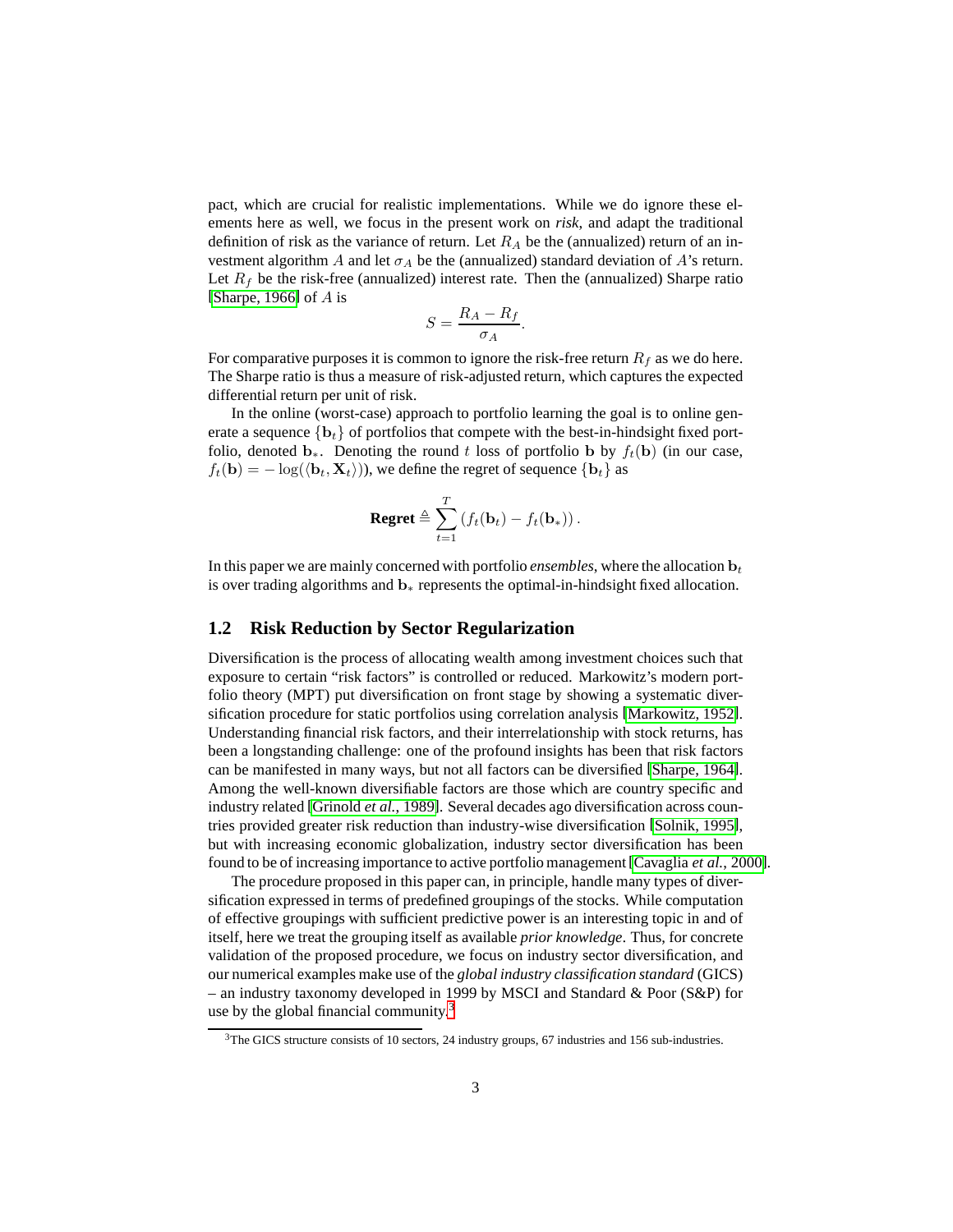## <span id="page-3-0"></span>**1.3 Related Work and Contributions**

We focus on online learning of sequential portfolios, and the main contextual anchor of the present work is the line of research pioneered by Cover [\[Cover, 1991;](#page-10-0) [Cover and Ordentlich, 1996;](#page-10-3) [Ordentlich and Cover, 1996\]](#page-11-6), where the vanilla online portfolio selection problem was introduced and initially studied. Within this line the goal is to devise portfolio selection strategies whose cumulative wealth achieves, under adversarial inputs, sublinear regret (aka "universality") with respect to an optimal inhindsight "constant rebalanced portfolio" (CRP) strategy. The regret lower bound of  $\Omega(\log T)$  [\[Ordentlich and Cover, 1996\]](#page-11-6) for a T-round portfolio game was originally matched by Cover's celebrated "Universal Portfolios" algorithm [\[Cover, 1991\]](#page-10-0), and then rematched by various similar, or other "follow the leader" strategies (see, e.g.[,Helmbold](#page-11-7) *et al.* [\[1998\]](#page-11-7), [Blum and Kalai](#page-10-4) [\[1999\]](#page-10-4), [Agarwal](#page-10-5) *et al.* [\[2006\]](#page-10-5)).

One of the approaches for regret minimization in the online portfolio setting is online convex optimization, where in each round t we consider a loss function,  $f_t(\mathbf{b}_t) =$  $-\log(\langle \mathbf{b}_t, \mathbf{X}_t \rangle)$ , and exploit its convexity to ensure  $O(\sqrt{T})$  regret from the best-inhindsight CRP portfolio. [Agarwal](#page-10-5) *et al.* [\[2006\]](#page-10-5) showed that by using such a loss function that is exp-concave, it is possible to guarantee an improved regret bound of  $O(\log T)$ . This result was further extended by [Das and Banerjee](#page-11-8) [\[2011\]](#page-11-8), who proposed MA<sub>ons</sub> to "ensemble learning," whereby the portfolio learned is over algorithms rather than the stocks themselves. This resulted in  $O(\log T)$  regret from the best-in-hindsight convex combination of algorithms.

To the best of our knowledge, there are only a few studies of risk control in the context of online portfolio learning with bounded regret. As mentioned earlier, [Even-Dar](#page-11-1) *et al.* [\[2006\]](#page-11-1) considered a more general expert setting and showed that one cannot achieve sub-linear regret with respect to the risk-adjusted return (Sharpe ratio). As a remedy, that paper considered optimizing global return in conjunction with a locally computed Sharpe ratio (defined over a recent historical window). Within a stochastic bandit setting, [Shen](#page-12-3) *et al.* [\[2015\]](#page-12-3) considered tracking the best expert with respect to the Sharpe ratio. The closest work to ours is that of [Johnson and Banerjee](#page-11-2) [\[2015\]](#page-11-2), who introduced the following group norm to encourage diversification. Consider a grouping  $\mathcal{G} = (g_1, ..., g_m)$  of the integers  $[n] \triangleq \{1, ..., n\}$ , where  $g_i \subseteq [n]$ ,  $|g_i| = n_i$ , and the groups  $g_i$  may overlap. For a vector  $\mathbf{X} \in \mathbb{R}^n$ , define its  $\ell_\infty/\ell_1$  *group norm* 

$$
L_{(\infty,1)}^{\mathcal{G}}(\mathbf{X}) = ||(||\mathbf{X}_1||_1, \dots, ||\mathbf{X}_m||_1)||_{\infty},
$$
\n(2)

where  $X_i \in \mathbb{R}^n$  equals X, with all coordinates in  $[n] \setminus g_i$  zeroed. This hierarchical group norm, which can be viewed as a kind of inverse to the group norm used in group Lasso [\[Yuan and Lin, 2006\]](#page-12-4), encourages *non-sparsity* in its outer norm. [Johnson and Banerjee](#page-11-2) [\[2015\]](#page-11-2) presented an algorithm, called ORSAD, which uses this norm to encourage diversification in portfolio learning, thus leading to a reduction in several risk parameters, including a variant of the Sharpe ratio. The ORSAD algorithm consists of minimization steps of the form

$$
\arg\min_{L_{(\infty,1)}^{\mathcal{G}}(b_t)\leq K} -\eta \log(\langle \mathbf{b}_t, \mathbf{X}_t \rangle) + \frac{1}{2}||\mathbf{b}_t - \mathbf{b}_{t-1}||_2^2,
$$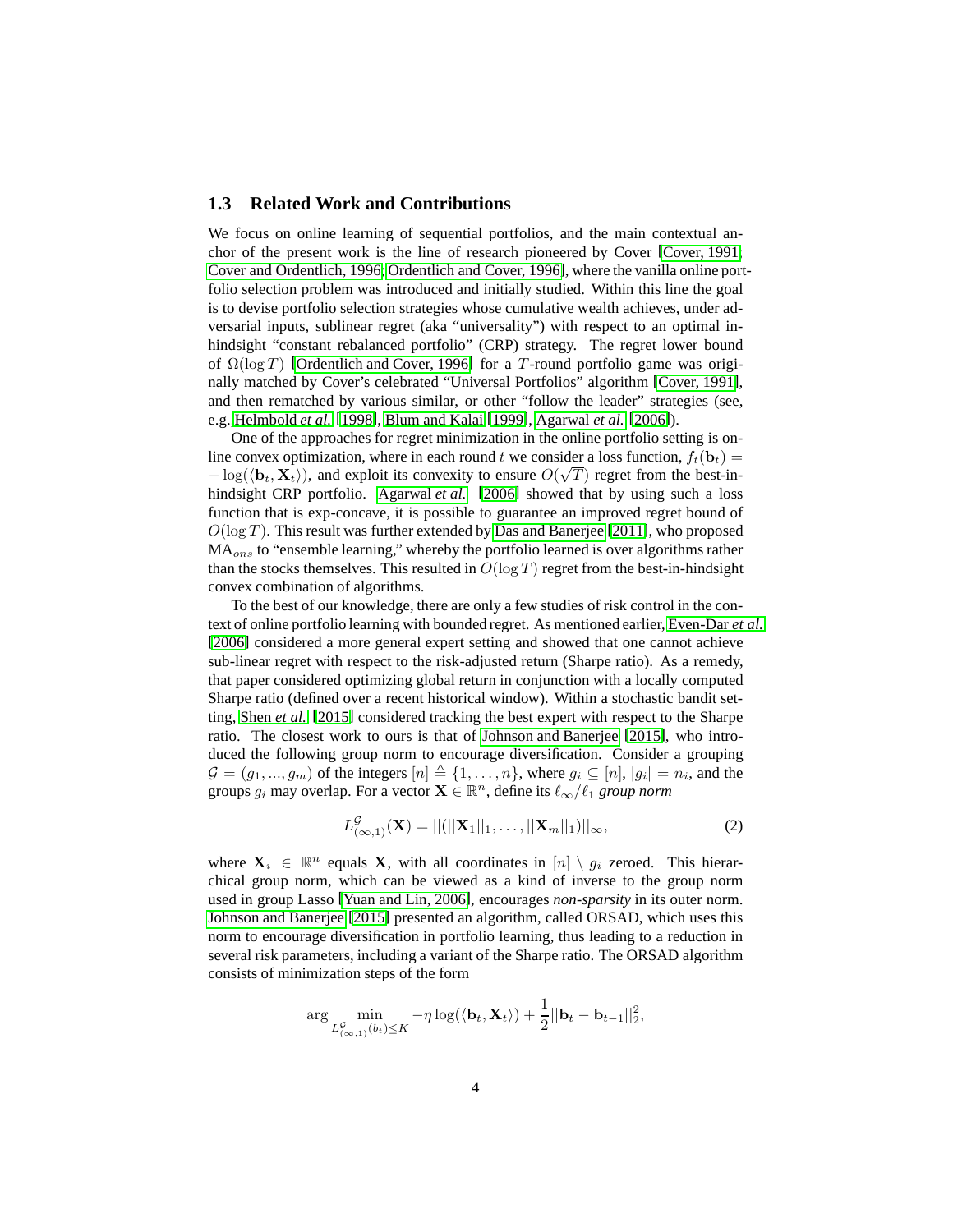where  $K$  is a hyper-parameter. They also proved that their algorithm can guarantee  $O(\sqrt{T})$  regret w.r.t. the best fixed portfolio in hindsight.

Although our procedure relies on the same  $\ell_{\infty}/\ell_1$  group norm to encourage diversification, our algorithm differs from that of Johnson and Banerjee in two ways: first, rather than generating portfolios on the stock themselves, we generate a weighted ensemble over investment algorithms. Second, our learning algorithm exploits the exp-concavity of our loss function, allowing the use of online Newton steps as in [\[Agarwal](#page-10-5) *et al.*, 2006] to guarantee  $O(\log T)$  regret w.r.t. the best fixed ensemble in hindsight. A direct application of our procedure over the stocks themselves yields exponential improvement in regret relative to the result of [Johnson and Banerjee](#page-11-2) [\[2015\]](#page-11-2). Also worth mentioning is that our implementation utilizes a fixed grouping of the stocks given by the standard GICS industry taxonomy, whereas [Johnson and Banerjee](#page-11-2) [\[2015\]](#page-11-2) employ a correlation-based heuristic to group the stocks on the fly. Our numerical examples in Section 3 include a direct comparison with the method of [Johnson and Banerjee](#page-11-2) [\[2015\]](#page-11-2), showing an overwhelming advantage to our method (see, e.g., Figure [1\)](#page-8-0).

#### <span id="page-4-0"></span>**Algorithm 1** Ensemble Procedure (**EREP**)

- 1: Input: d trading algorithms, k groups,  $T, \epsilon, \eta, \lambda > 0$ .
- 2: Initialize:  $\mathbf{P}_1$ ,  $\mathbf{w}_1 = (\frac{1}{kd}, \dots, \frac{1}{kd}), A_0 = \epsilon I_{kd}$

3: **for**  $t = 1$  to  $T$  **do** 

- 4: **Play**  $\mathbf{w}_t$  and suffer loss  $g_t(\mathbf{w}_t) + \lambda L^{\mathcal{G}}_{(\infty,1)}(\mathbf{w})$
- 5: **Receive** portfolios  $P_{t+1}$  of base algorithms
- 6: **Update:**  $A_t = A_{t-1} + \nabla g_t(\mathbf{w}_t)^\mathbf{T} \nabla g_t(\mathbf{w}_t)$  and

$$
\mathbf{w}_{t+1} = \arg\min_{\mathbf{w}\in\mathcal{B}} \{ \langle \nabla g_t(\mathbf{w}_t), \mathbf{w} - \mathbf{w}_t \rangle \}
$$

$$
+\lambda L_{(\infty,1)}^{\mathcal{G}}(\mathbf{w}) + \eta \mathcal{D}_{A_t}(\mathbf{w}||\mathbf{w}_t))\}
$$

7: **end for**

## **2 Exposure Regularized Ensemble Procedure**

We consider a given grouping  $\mathcal{G} = (g_1, ..., g_k)$  of the integers  $[n] \triangleq \{1, ..., n\}$ , where  $g_i \subseteq [n], |g_i| = n_i$ . Each group  $g_i$  is called a *sector*. We assume that the sectors represent a meaningful structure of the n stocks and are not concerned here with how it is computed.

Our *exposure regularized ensemble procedure* (henceforth, **EREP**) is constructed over a set of d base-algorithms  $A = A_1, \ldots, A_d$ . For each  $1 \leq i \leq d$ , we create for algorithm  $A_i$ , k sub-algorithms  $A_{i,j}$ ,  $j = 1, ..., k$ , such that  $A_{i,j}$  operates only over sector j. Therefore, **EREP** effectively operates over kd sub-algorithms. In each round t, **EREP** invests its current wealth in the sub-algorithms according to an allocation vector  $w_t$ , which resides in the probability simplex. The actual allocation of wealth to individual stocks is calculated using  $w_t$ , by aggregating the proposed portfolios by each of the sub-algorithms in a straightforward manner.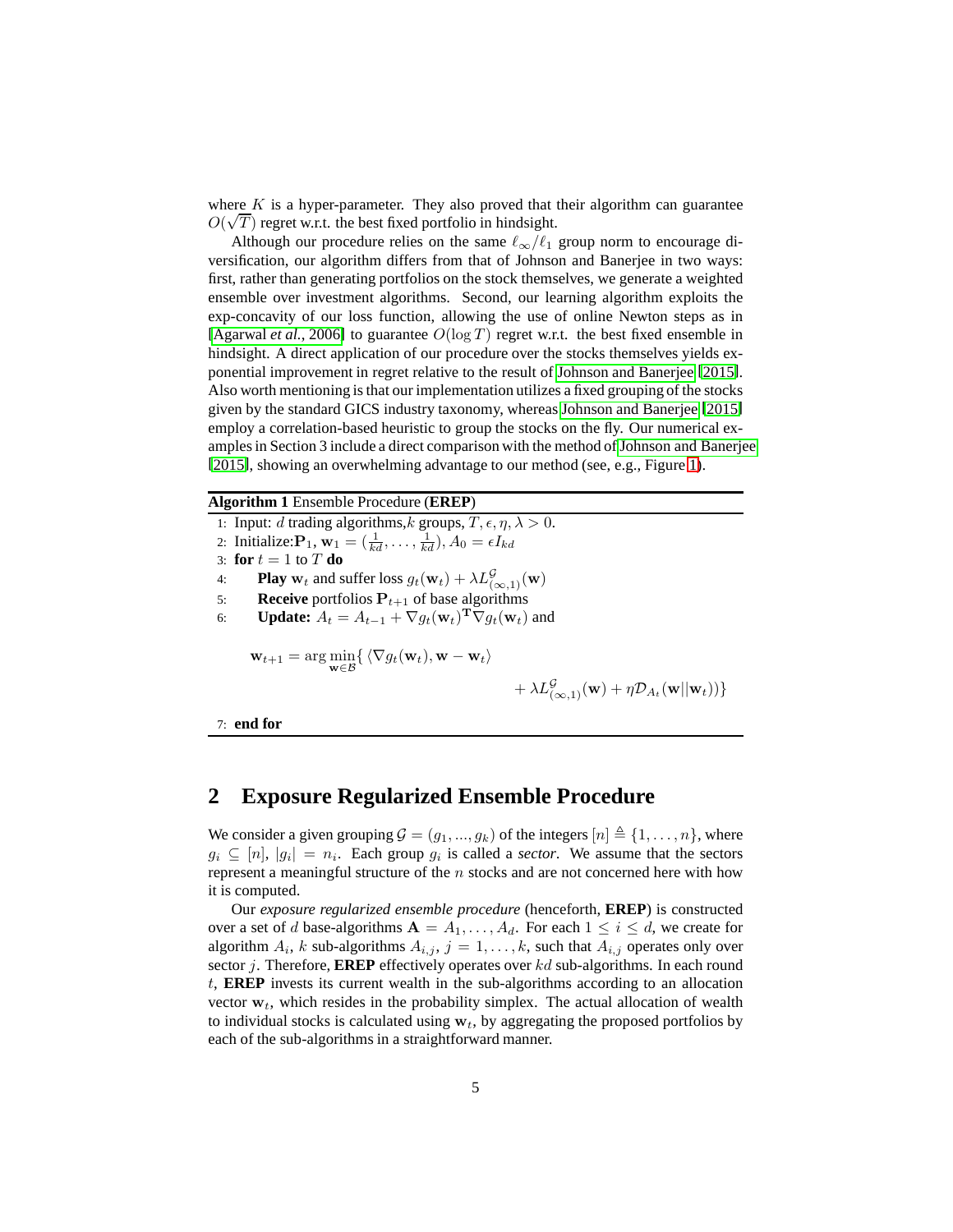**EREP** requires the following definitions and notation. Let  $A \in \mathbb{R}^{n \times n}$  be any positive-definite matrix. For  $\mathbf{x}, \mathbf{w} \in \mathbb{R}^n$ , the *Bregman divergence* generated by  $F_A(\mathbf{w}) \triangleq$  $\frac{1}{2}\mathbf{w}^T A\mathbf{w}$  is

$$
\mathcal{D}_A(\mathbf{w}||\mathbf{x}) \triangleq \frac{1}{2}||\mathbf{w} - \mathbf{x}||_A^2 = \frac{1}{2}(\mathbf{w} - \mathbf{x})^T A(\mathbf{w} - \mathbf{x}).
$$

We denote by  $I_n$  the unit matrix of order n. For a function  $f : \mathbb{R}^n \to \mathbb{R}$ , we denote by  $\nabla f(\mathbf{w})$  its gradient (if it is differentiable) and by  $f'(\mathbf{w})$  its subgradient.

We now explain the pseudo-code of **EREP** listed in Algorithm [1.](#page-4-0) In each round t, **EREP** first plays (rebalances its portfolio) according to already computed allocation vector  $w_t$  (line 4). In response, the adversary selects a market vector (still line 4), which determines the following loss  $g_t(\mathbf{w}_t)$ :

$$
g_t(\mathbf{w}) \triangleq -\log(\langle \mathbf{X}_t, \mathbf{P}_t \mathbf{w} \rangle), \tag{3}
$$

where  $X_t$  is the market vector selected by the adversary for round t. **EREP** then receives  $P_t \in \mathbb{R}^{n \times kd}$ , the revised portfolios of its sub-algorithms (line 5). In line 6, **EREP** updates its allocation vector. In order to exploit the exp-concavity of the loss function, **EREP** utilizes the curvature of the loss function, as embedded in the matrix  $A_t$ , and then uses the Bregman divergence corresponding to  $A_t$  so as to optimize its allocation vector based on second order information (Newton step). The regularization term,  $L^{\mathcal{G}}_{(\infty,1)}(\mathbf{w})$ , encourages the simultaneous tracking of the most profitable sub-algorithm combination in each sector as well as diversification over sectors, as discussed in Sections [1.2](#page-2-1) and [1.3.](#page-3-0)

## **2.1 Regret Analysis**

In this section we analyze **EREP** and prove a logarithmic regret worst case bound. Let  $\alpha$  be a positive real. A convex function  $f : \mathbb{R}^n \to \mathbb{R}$  is  $\alpha$ -exp-concave over the convex domain  $\mathcal{B} \subset \mathbb{R}^n$  if the function  $\exp(-\alpha f(\mathbf{x}))$  is concave. It is well known that the class of exp-concave functions strictly contains the class of strongly-convex functions. For example, the loss function typically used in online portfolio selection,  $f_t(\mathbf{b}) = -\log(\langle \mathbf{b}, \mathbf{X}_t \rangle)$ , is exp-concave but not strongly-convex.

The following two (known) basic lemmas concerning exp-concavity will be used in the proofs of Lemma [3](#page-6-0) and Theorems [1](#page-6-1) that follow.

**Lemma 1.** *[\[Hazan](#page-11-9)* et al., 2007] *Let* f *be an*  $\alpha$ -exp-concave over  $\beta \subset \mathbb{R}^n$  with diam*eter D, such that*  $\forall$ **x**  $\in$  *B ,*  $||\nabla f(\mathbf{x})||_2 \leq G$ *. Then, for*  $\eta \leq \frac{1}{2} \min\{\alpha, \frac{1}{4GD}\}\$ *, and for every*  $x, y \in B$ ,

$$
f(\mathbf{y}) \ge f(\mathbf{x}) + \langle \nabla f(\mathbf{x}), \mathbf{y} - \mathbf{x} \rangle
$$
  
  $+ \frac{\eta}{2} (\mathbf{y} - \mathbf{x})^T (\nabla f(\mathbf{x}) \nabla f(\mathbf{x})^T) (\mathbf{y} - \mathbf{x}).$ 

**Lemma 2.** *[\[Hazan](#page-11-9)* et al., 2007] *Let*  $f_t$  :  $\mathbb{R}^n \to \mathbb{R}$  *be*  $\alpha$ -exp-concave, and let  $A_t$  *be* as *in Algorithm [1.](#page-4-0) Then, for*  $\eta = \frac{1}{2} \min\{\alpha, \frac{1}{4GD}\}\$  *and*  $\epsilon_0 = \frac{1}{\eta^2 D^2}$ *,* 

$$
\sum_{t=1}^T ||\nabla f_t(\mathbf{w}_t)||_{A_t^{-1}}^2 \le n \log T.
$$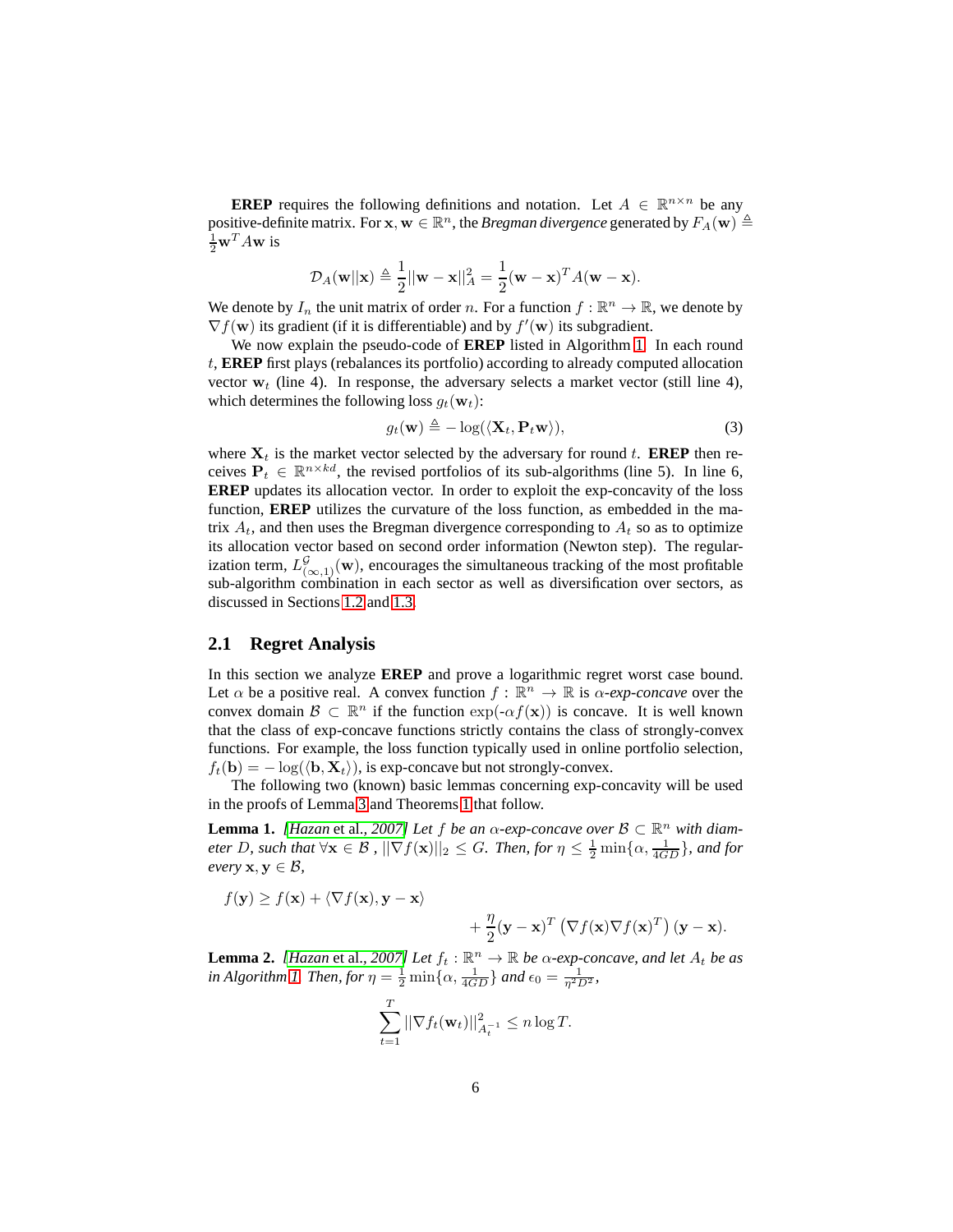We consider a standard online convex optimization game [\[Zinkevich, 2003\]](#page-12-5) where in each round t the online player selects a point  $w_t$  in a convex set B; then a convex payoff function  $f_t$  is revealed, and the player suffers loss  $f_t(\mathbf{w}_t)$ . In an adversarial setting, where  $f_t$  is selected in the worst possible way, it is impossible to guarantee absolute online performance. Instead, the objective of the online player is to achieve sublinear regret relative to the best choice in hindsight,  $\mathbf{w}_* \triangleq \arg \min_{w \in \mathcal{B}} \sum_t f_t(\mathbf{w})$ , where regret is

$$
\textbf{Regret} \triangleq \sum_{t=1}^T \left( f_t(\mathbf{w}_t) - f_t(\mathbf{w}_*) \right).
$$

The mirror descent algorithm [\[Nemirovsky and Yudin, 1985;](#page-11-10) [Beck and Teboulle, 2003\]](#page-10-6) for online convex optimization was extended by [Duchi](#page-11-11) *et al.* [\[2010\]](#page-11-11) as follows. Instead of solving in each round

$$
\mathbf{w}_{t+1} = \arg\min_{\mathbf{w} \in \mathbf{K}} \{ \eta \langle \nabla f_t(\mathbf{w}_t), \mathbf{w} - \mathbf{w}_t \rangle + \mathcal{D}(\mathbf{w} || \mathbf{w}_t) ) \},
$$

where  $\mathcal{D}(x||y)$  is the Bregman divergence generated by some strongly convex function  $\psi$ , they proposed to solve

$$
\mathbf{w}_{t+1} = \arg\min_{\mathbf{w} \in \mathbf{K}} \{ \eta \langle \nabla f_t(\mathbf{w}_t), \mathbf{w} - \mathbf{w}_t \rangle + \eta r(\mathbf{w}) + \mathcal{D}(\mathbf{w}||\mathbf{w}_t)) \},
$$

where  $r(\cdot)$  is some convex function which is not necessarily smooth. They proved that their revised method guarantees  $O(\sqrt{T})$  regret relative to the best choice in hindsight whenever f is convex. Moreover, a sharper  $O(\log(T))$  regret bound was shown for *strongly convex* f. This extension, called composite objective mirror descent (CO-MID), opened the door to applications in many fields and, in particular, to the possibility of using an  $\ell_{\infty}/\ell_1$  group norm as we do here. Our analysis of **EREP** thus boils down to extending the COMID framework for exp-concave functions.

We state without proof the following results (Lemma [3](#page-6-0) and Theorem [1\)](#page-6-1). Full proofs of these statements will be presented in the long version of this paper.

<span id="page-6-0"></span>**Lemma 3.** Let  $f_t$  be  $\alpha$ -exp-concave over  $\mathcal{B} \subset \mathbb{R}^n$  with diameter D, such that  $\forall w \in \mathcal{B}$  $\int_{\frac{1}{2}}^{\infty} \frac{1}{\sqrt{|\nabla f(\mathbf{w})|}} \leq G$ *. If*  $\mathbf{w}_t$  *is the prediction of Algorithm [1](#page-4-0) in round t, then, for*  $\eta = \frac{1}{2} \min\{\alpha, \frac{1}{4GD}\}\$  *and for any*  $\mathbf{w}_* \in \mathcal{B}$ *,* 

$$
\frac{1}{\eta} \left[ f_t(\mathbf{w}_t) - f_t(\mathbf{w}_*) + r(\mathbf{w}_{t+1}) - r(\mathbf{w}_*) \right] \le
$$
  

$$
\mathcal{D}_{A_{t-1}}(\mathbf{w}_* || \mathbf{w}_t) - \mathcal{D}_{A_t}(\mathbf{w}_* || \mathbf{w}_{t+1}) + \frac{1}{2\eta^2} ||\nabla f_t(\mathbf{w}_t)||_{A_t^{-1}}^2.
$$

<span id="page-6-1"></span>**Theorem 1.** Let  $f_t$  be  $\alpha$ -exp-concave over  $K \subset \mathbb{R}^n$ ,  $\eta = \frac{1}{2} \min\{\alpha, \frac{1}{4GD}\}\$  and let  $\epsilon_0 = \frac{1}{\eta^2 D^2}$ . If  $(\mathbf{w}_1, \mathbf{w}_2, \dots, \mathbf{w}_T)$  are the predictions of Algorithm [1,](#page-4-0) then for any fixed *point*  $\mathbf{w}_* \in \mathcal{B}$ ,

$$
\sum_{t=1}^T \left( f_t(\mathbf{w}_t) + r(\mathbf{w}_t) - f_t(\mathbf{w}_*) - r(\mathbf{w}_*) \right) = O(\log T).
$$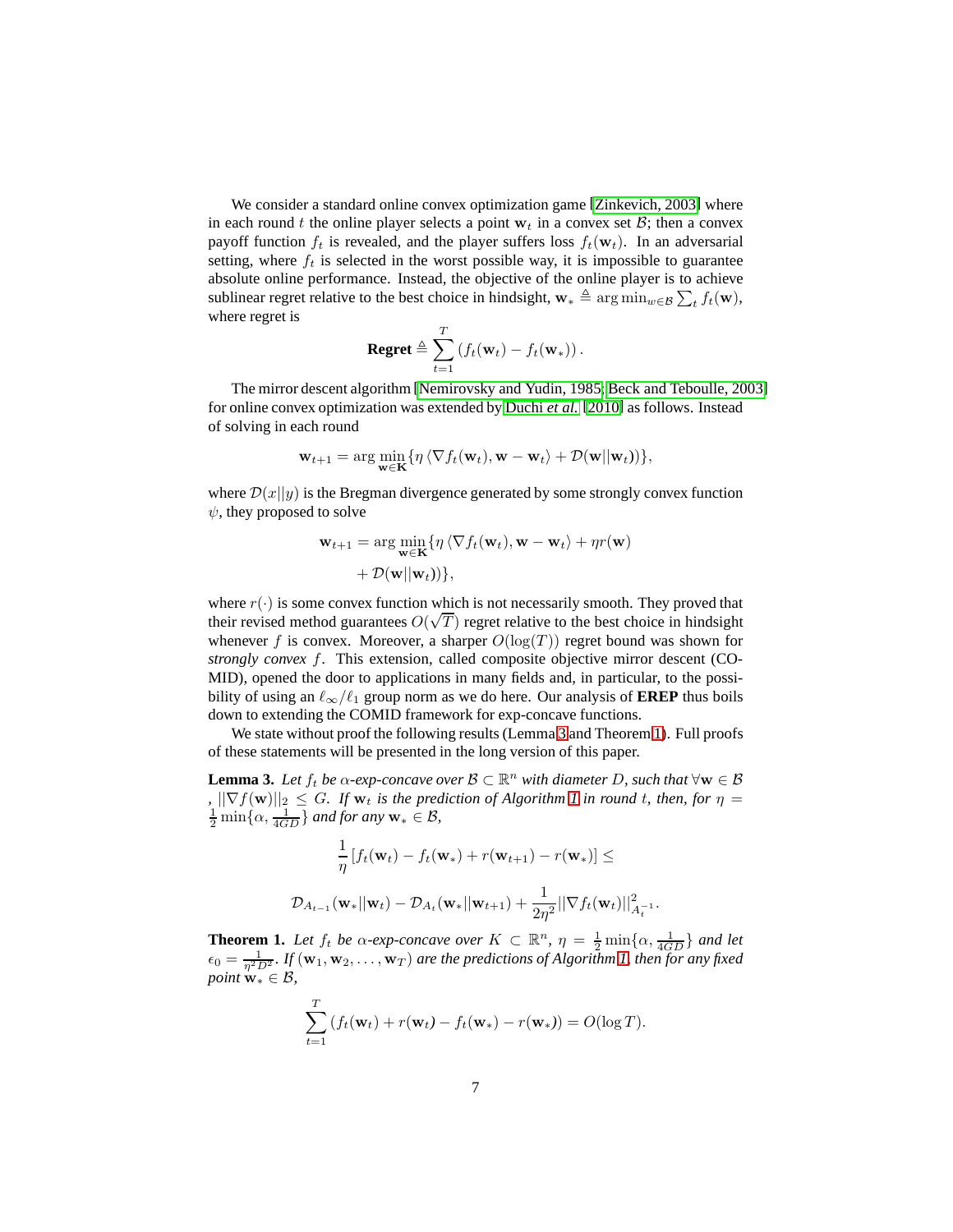**Corollary 1.** *For Algorithm [1,](#page-4-0) for appropriate*<sup>[4](#page-7-0)</sup>  $\epsilon, \eta > 0$ *, and every*  $\lambda \geq 0$ *, for any fixed point*  $w_* ∈ B$ *, it holds that* 

$$
\sum_{t=1}^{T} g_t(\mathbf{w}_t) + \lambda L_{(\infty,1)}^{\mathcal{G}}(\mathbf{w}) - g_t(\mathbf{w}_*) - \lambda L_{(\infty,1)}^{\mathcal{G}}(\mathbf{w}_*)
$$

$$
= O(\log T).
$$

## **3 Numerical Examples**

In this section we present a preliminary empirical study examining and analyzing the performance of **EREP** on the well-known SP500 benchmark dataset [\[Borodin](#page-10-7) *et al.*, 2000]. This challenging dataset consists of 25 stocks over a period of 5 years, from 1998 to 2003, which includes the dot-com crash. Qualitatively similar results to those presented here will be presented for other datasets in the extended version of this paper.

The stocks in the SP500 dataset were categorized into the following 4 sectors according to the global industry classification standard (see, e.g., Yahoo Finance): Technology, Finance, Healthcare, and Services. Fixing this sector grouping throughout our study we examine, in our first experiment, how well **EREP** controls and operates sets of base algorithms. We selected the following set of base algorithms, all of which are implemented in the Li et al. OLPS simulation library [Li *et al.*[, 2015\]](#page-11-12):

- Exponentiated Gradient (EG) [\[Helmbold](#page-11-7) *et al.*, 1998]: this classic algorithm is among the early universal algorithms. EG is typically not a strong contender in empirical studies and we include it as a control point, to verify that our strategy avoids using its portfolios.
- Anticor [\[Borodin](#page-10-8) *et al.*, 2004]: one of the first algorithms designed to aggressively exploit mean-reversion via (anti) correlation analysis.
- Online Moving Average Reversion (OLMAR) [\[Li and Hoi, 2012\]](#page-11-13): designed to exploit mean-reversion based on moving average predictions. OLMAR is known to be a strong performer in many benchmark datasets.

We examined two different settings for the base algorithms. In the first setting (called "Mixed"), the set of base algorithms consists of the three algorithms: EG , Anticor and OLMAR.<sup>[5](#page-7-1)</sup> In the second setting (called "Olmar only"), we took three instances of OLMAR applied with the following values of its window size (a critical hyperparameter): 10, 15, 20.

The critical hyper-parameter of **EREP** is  $\lambda$ , which controls the  $\ell_{\infty}/\ell_1$  regularization intensity. Preliminary empirical measurements of the dynamic range of the average maximal sector weight as a function of  $\lambda$  showed that  $\lambda = 0.1$  roughly corresponds to the median of this range. Therefore, to obtain a rough impression we initially applied

<span id="page-7-0"></span><sup>4</sup> In our applications we used the same parameters that were used in [Agarwal](#page-10-5) *et al.* [\[2006\]](#page-10-5). In general, these parameters can be calibrated according to market variability; see [Agarwal](#page-10-5) *et al.* [\[2006\]](#page-10-5).

<span id="page-7-1"></span><sup>5</sup>All hyper-parameters of the base algorithms were set to the recommended default parameters in the OLPS simulator. EG (with  $\eta = 0.05$ ), Anticor (with  $w = 20$ ) and OLMAR (with  $w = 20$ ,  $\epsilon = 10$ ).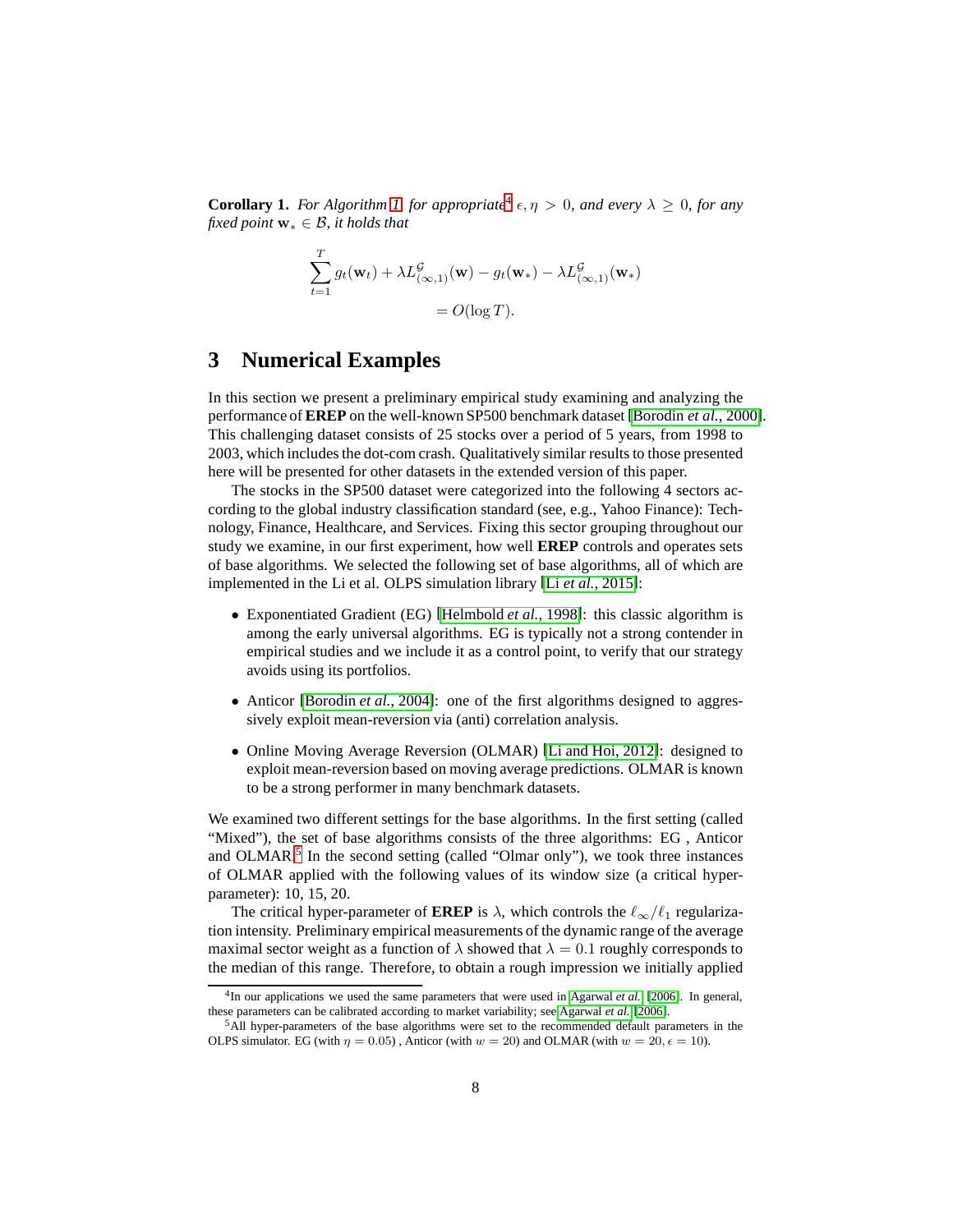**EREP** with this setting. In a more elaborate experiment we optimized  $\lambda$  using a standard walk-forward procedure [\[Pardo, 1992\]](#page-12-6); see details below.

<span id="page-8-1"></span>

| <b>Setting</b> | <b>Base Algorithms</b> |                                                        |                                                                           |                      | $\begin{array}{c c} \text{MA}_{ons} & \text{ORSAD} & \text{EREP} \\ \hline & \lambda = 0.1 & \lambda_{WF} \end{array}$ |      |
|----------------|------------------------|--------------------------------------------------------|---------------------------------------------------------------------------|----------------------|------------------------------------------------------------------------------------------------------------------------|------|
|                |                        |                                                        |                                                                           |                      |                                                                                                                        |      |
|                |                        |                                                        |                                                                           |                      |                                                                                                                        |      |
| Mixed          |                        |                                                        | EG Anticor( <i>w</i> =20) OLMAR( <i>w</i> =20)<br>0.91   0.52   1.12 1.14 |                      |                                                                                                                        |      |
|                |                        |                                                        | $w=20$                                                                    |                      |                                                                                                                        |      |
|                |                        | Olmar only $w = 10$ $w = 15$<br>Olmar only $0.90$ 0.77 | 0.94                                                                      | $0.97$ $0.52$ $1.33$ |                                                                                                                        | 1.39 |

Table 1: SP500 Dataset: Sharpe ratio performance of **EREP** and benchmark algorithms



<span id="page-8-0"></span>Figure 1: EREP compared to ORSAD

Table [1](#page-8-1) summarizes the Sharpe ratio results obtained for these runs of **EREP** compared to various benchmark algorithms. Consider first the Mixed setting (first row of the table). Here we see that **EREP** improves the Sharpe ratio of the best algorithm by almost 20%. In the Olmar only setting, the Sharpe ratio improvement relative to the best Olmar instance is by over 40%. Similar improvements can be seen with respect to the  $MA<sub>ons</sub>$  ensemble procedure of [Das and Banerjee](#page-11-8) [\[2011\]](#page-11-8), applied here on the same sets of base algorithms. Turning now to the ORSAD algorithm of [Johnson and Banerjee](#page-11-2) [\[2015\]](#page-11-2), which uses the same  $\ell_{\infty}/\ell_1$  regularization (but with a different learning algorithm applied over the stocks), we see an improvement of over 100% in the Sharpe ratio. Furthermore, in Figure [1](#page-8-0) we see the cumulative return curves of both **EREP** and ORSAD for the entire 5-year period, showing that the return itself has also improved by hundreds of percents.

While these results clearly provide a compelling proof of concept for the effective-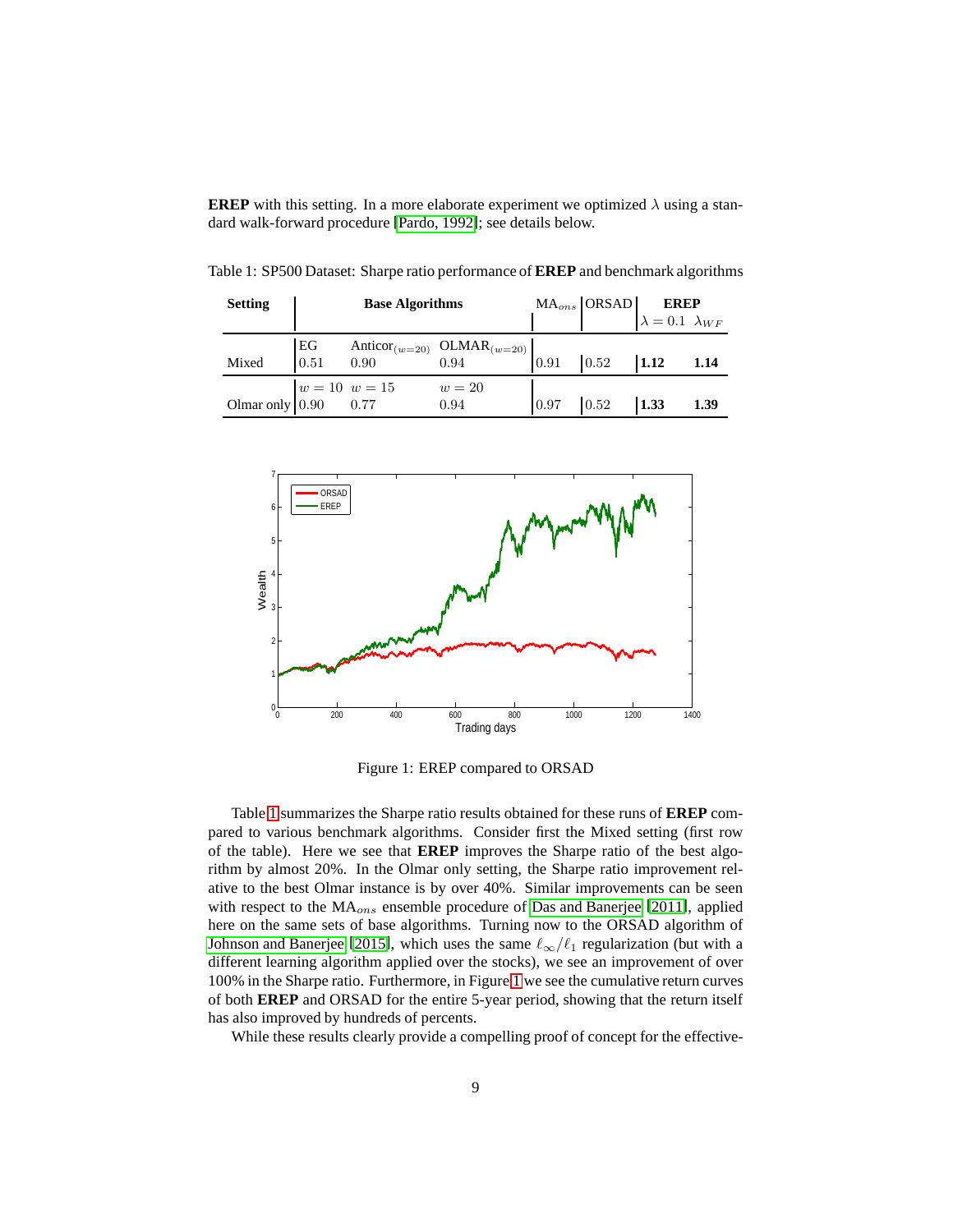ness of **EREP**, we chose  $\lambda = 0.1$  in hindsight, which affects both the return and the Sharpe ratio of the algorithm. Is it possible to calibrate  $\lambda$  online? To this end we employed a standard walk-forward procedure whereby  $\lambda$  was sequentially optimized over a sliding window of size w periods so as to improve the Sharpe ratio. Although this routine eliminates the need to choose  $\lambda$ , it introduces w as a new hyper-parameter. Figure [2](#page-9-0) depicts the sensitivity of the overall Sharpe ratio with respect to the window size  $w \in [10, 300]$ . It is evident that this procedure is not sensitive to choices of w in this range. **EREP**'s improvement of the Sharpe ratio for the two base-algorithms settings is shown in Table [1](#page-8-1) (under  $\lambda_{WF}$ ). The cumulative return of **EREP** with sequentially calibrated  $\lambda$  appears in Figure [1.](#page-8-0)



<span id="page-9-0"></span>Figure 2: Sharp ratio sensitivity w.r.t w

# **4 Conclusions**

In this paper we show how to effectively use the  $\ell_{\infty}/\ell_1$  regularization to improve riskadjusted return performance. While the original work introducing this norm [\[Johnson and Banerjee, 2015\]](#page-11-2) considered portfolios on the stocks themselves, we propose to incorporate this structured norm within a Newton style optimization and apply the learning algorithm over trading strategies based on a known partition of the stocks into industry sectors. Along the way, we also online optimize the choice of hyper-parameters and/or the choice of underlying trading algorithms. Our preliminary empirical study indicates that the proposed procedure can achieve a substantial improvement in the Sharpe ratio relative to the base algorithms themselves, relative to their ensemble using the technique of [Das and Banerjee](#page-11-8) [\[2011\]](#page-11-8). Moreover, it substantially improves the original method of [Johnson and Banerjee](#page-11-2) [\[2015\]](#page-11-2). Further empirical evidence with qualitatively similar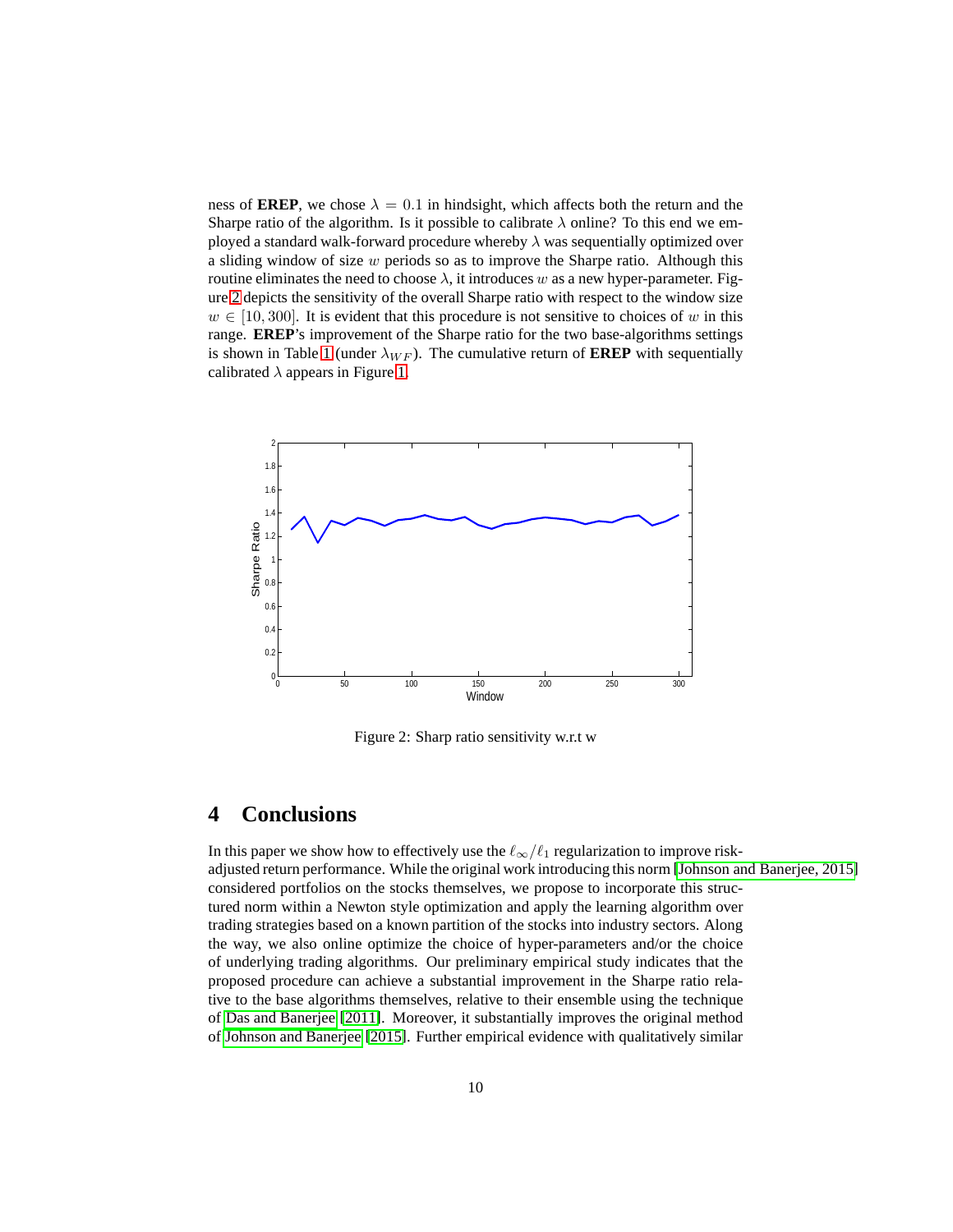conclusions has been established and will be reported in the long version of this paper.

[Johnson and Banerjee](#page-11-2) [\[2015\]](#page-11-2) attempted to dynamically compute sector groupings based on correlations. This idea is very attractive in the absence of prior knowledge or in fast changing markets, and can be further extended to explore hierarchical structures in the stock market as discussed, e.g., in [Mantegna](#page-11-14) [\[1999\]](#page-11-14). However, the regret guarantee in [Johnson and Banerjee](#page-11-2) [\[2015\]](#page-11-2) cannot hold in its current form using a dynamically changing grouping of the stocks. It would be very interesting to extend their learning algorithm or ours to capture dynamically changing groupings. While the proposed procedure allows for improved Sharpe-ratios, it is still a "long-only" strategy, which does not utilize short selling. While attractive in certain regulated settings like mutual funds, it cannot achieve market neutrality. It would be very interesting to extend our technique so as to be market neutral. As a final caveat, we must emphasize that we have focused on an idealized "frictionless" setting that excludes various elements such as commissions, slippage and market impact. While this setting is a reasonable starting point for considering risk reduction,these elements must be considered in real-life applications.

# **References**

- <span id="page-10-5"></span>[Agarwal *et al.*, 2006] A. Agarwal, E. Hazan, S. Kale, and R.E. Schapire. Algorithms for portfolio management based on the newton method. In *Proceedings of the 23rd International Conference on Machine Learning*, pages 9–16. ACM, 2006.
- <span id="page-10-6"></span>[Beck and Teboulle, 2003] A. Beck and M. Teboulle. Mirror descent and nonlinear projected subgradient methods for convex optimization. *Operations Research Letters*, 31(3):167–175, 2003.
- <span id="page-10-4"></span>[Blum and Kalai, 1999] A. Blum and A. Kalai. Universal portfolios with and without transaction costs. *Machine Learning*, 35(3):193–205, 1999.
- <span id="page-10-2"></span>[Borodin and El-Yaniv, 1998] A. Borodin and R. El-Yaniv. *Online Computation and Competitive Analysis*. Cambridge University Press, 1998.
- <span id="page-10-7"></span>[Borodin *et al.*, 2000] A. Borodin, R. El-Yaniv, and V. Gogan. On the tompetitive theory and practice of portfolio selection. In *LATIN 2000: Theoretical Informatics*, pages 173–196. 2000.
- <span id="page-10-8"></span>[Borodin *et al.*, 2004] A. Borodin, R. El-Yaniv, and V. Gogan. Can we learn to beat the best stock? *Journal of Artificial Intelligence Research*, pages 579–594, 2004.
- <span id="page-10-1"></span>[Cavaglia et al., 2000] S. Cavaglia, C. Brightman, and M. Aked. The increasing importance of industry factors. *Financial Analysts Journal*, 56(5):41–54, 2000.
- <span id="page-10-3"></span>[Cover and Ordentlich, 1996] T.M. Cover and E. Ordentlich. Universal portfolios with side information. *IEEE Transactions on Information Theory*, 42(2):348–363, 1996.
- <span id="page-10-0"></span>[Cover, 1991] T.M. Cover. Universal portfolios. *Mathematical Finance*, 1(1):1–29, 1991.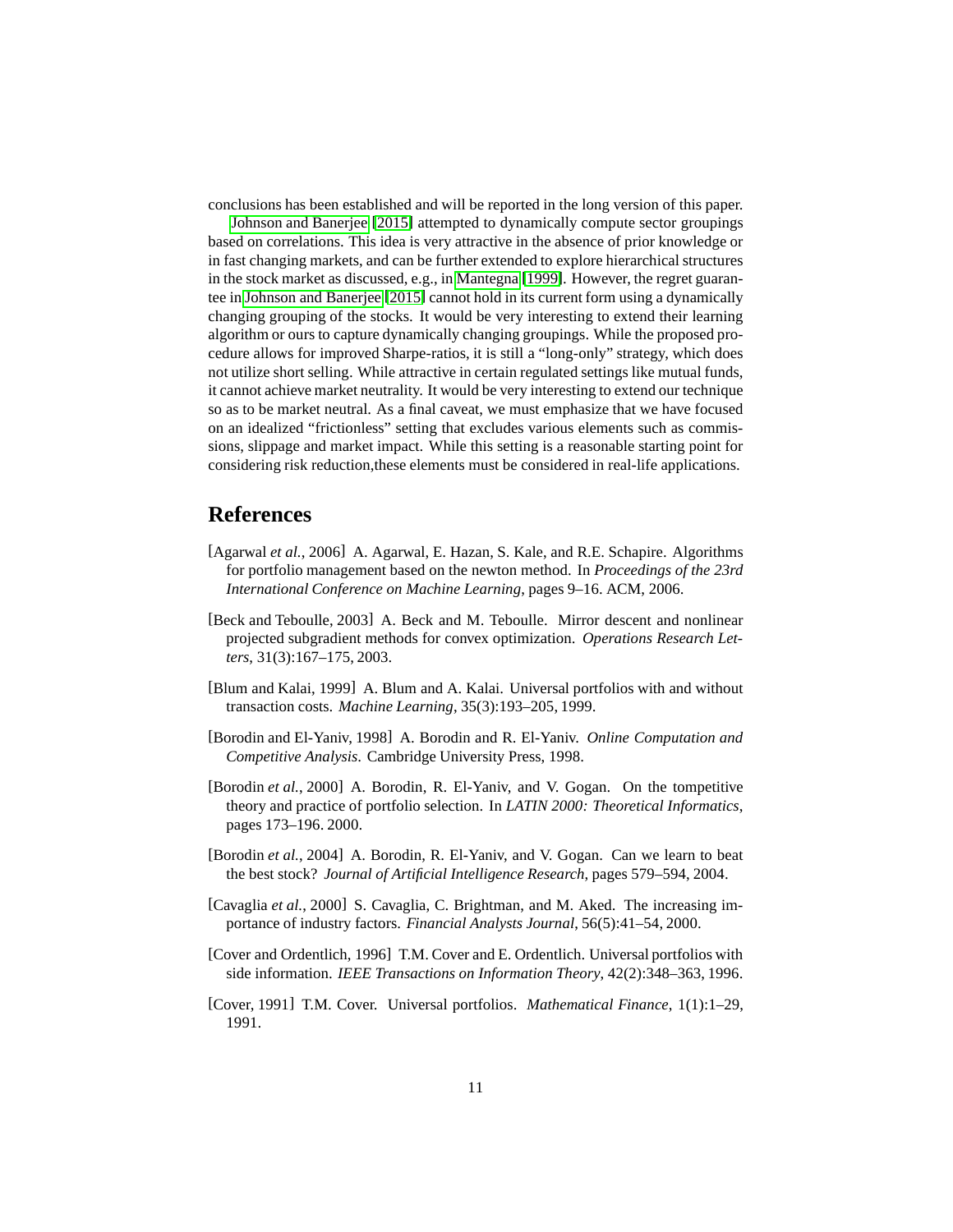- <span id="page-11-8"></span>[Das and Banerjee, 2011] P. Das and A. Banerjee. Meta optimization and its application to portfolio selection. In *Proceedings of the 17th ACM SIGKDD International Conference on Knowledge Discovery and Data Mining*, pages 1163–1171. ACM, 2011.
- <span id="page-11-11"></span>[Duchi *et al.*, 2010] J.C. Duchi, S. Shalev-Shwartz, Y. Singer, and A .Tewari. Composite objective mirror descent. In *COLT*, pages 14–26, 2010.
- <span id="page-11-1"></span>[Even-Dar et al., 2006] E. Even-Dar, M. Kearns, and J. Wortman. Risk-sensitive online learning. In *Algorithmic Learning Theory*, pages 199–213. Springer, 2006.
- <span id="page-11-3"></span>[Grinold *et al.*, 1989] R.C. Grinold, A. Rudd, and D. Stefek. Global factors: fact or fiction? *The Journal of Portfolio Management*, 16(1):79–88, 1989.
- <span id="page-11-4"></span>[Harlow, 1991] W.V. Harlow. Asset allocation in a downside-risk framework. *Financial Analysts Journal*, 47(5):28–40, 1991.
- <span id="page-11-9"></span>[Hazan *et al.*, 2007] E. Hazan, A. Agarwal, and S. Kale. Logarithmic regret algorithms for online convex optimization. *Machine Learning*, 69(2-3):169–192, 2007.
- <span id="page-11-7"></span>[Helmbold et al., 1998] D.P. Helmbold, R.E. Schapire, Y. Singer, and M.K. Warmuth. On-line portfolio selection using multiplicative updates. *Mathematical Finance*, 8(4):325–347, 1998.
- <span id="page-11-2"></span>[Johnson and Banerjee, 2015] N. Johnson and A. Banerjee. Online resource allocation with structured diversification. 2015.
- <span id="page-11-13"></span>[Li and Hoi, 2012] B. Li and S.C.H. Hoi. On-line portfolio selection with moving average reversion. In *Proceedings of the 29th International Conference on Machine Learning (ICML-12)*, pages 273–280, 2012.
- <span id="page-11-0"></span>[Li and Hoi, 2014] B. Li and S.C.H. Hoi. Online portfolio selection: A survey. *ACM Computing Surveys (CSUR)*, 46(3):35, 2014.
- <span id="page-11-12"></span>[Li *et al.*, 2015] B. Li, D. Sahoo, and S.C.H. Hoi. Olps: A toolbox for online portfolio selection. *Journal of Machine Learning Research (JMLR)*, 2015.
- <span id="page-11-14"></span>[Mantegna, 1999] R.N. Mantegna. Hierarchical structure in financial markets. *The European Physical Journal B-Condensed Matter and Complex Systems*, 11(1):193– 197, 1999.
- <span id="page-11-5"></span>[Markowitz, 1952] H. Markowitz. Portfolio selection\*. *The journal of finance*, 7(1):77–91, 1952.
- <span id="page-11-10"></span>[Nemirovsky and Yudin, 1985] A.S. Nemirovsky and D.B. Yudin. Problem complexity and method efficiency in optimization. *SIAM Review*, 27(2):264–265, 1985.
- <span id="page-11-6"></span>[Ordentlich and Cover, 1996] E. Ordentlich and T.M. Cover. On-line portfolio selection. In *Proceedings of the 9th Annual Conference on Computational Learning Theory*, COLT, pages 310–313, 1996.